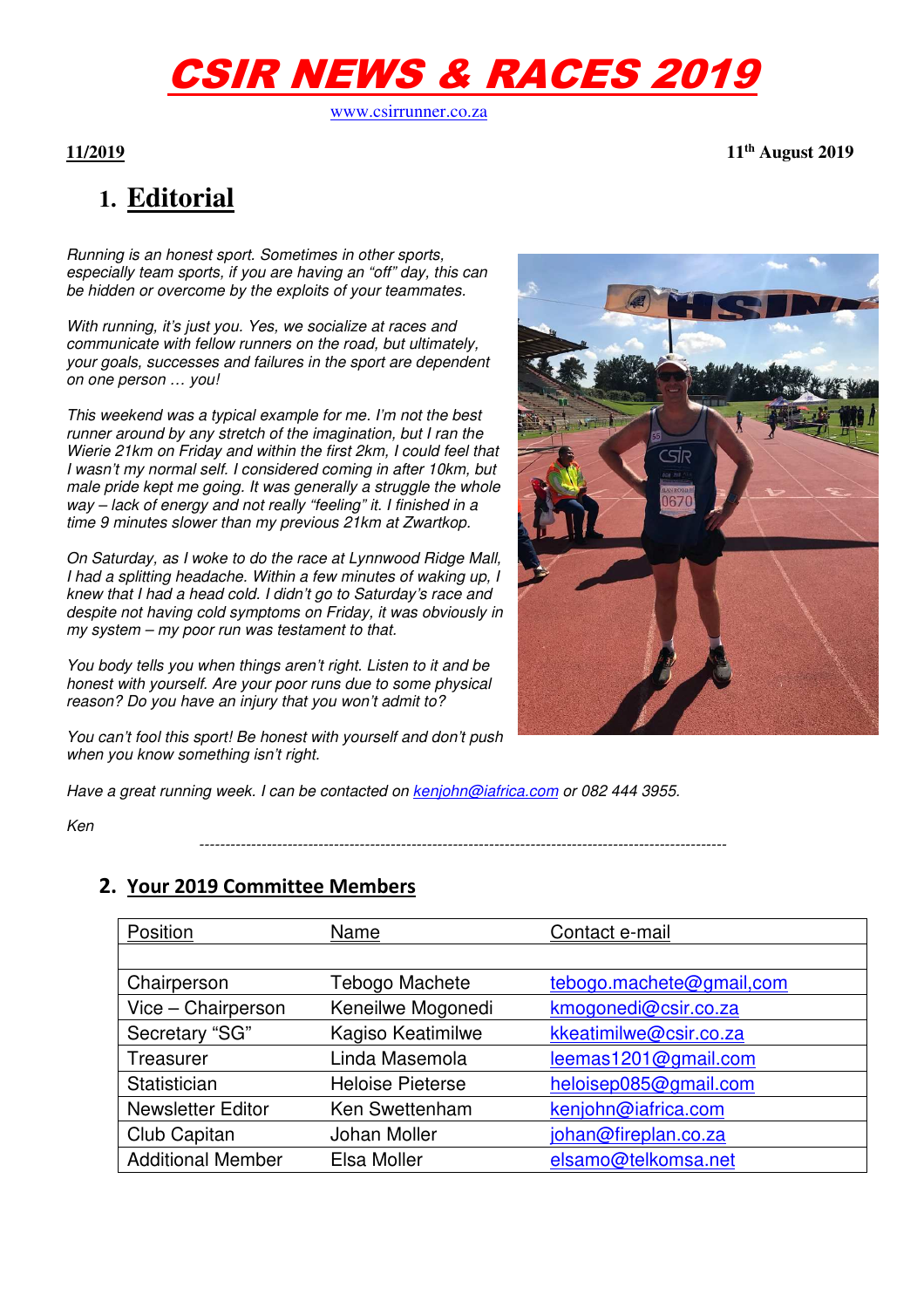# **3. General Club News**

*The Time Trials will start after the announcements from outside the Lapa next to the Volleyball Courts in the CSIR International Convention Centre grounds. We have 4km, 6km and 8km routes available. During the winter months, Time Trials will start at 17h15. Please note that the Time Trials will start from 17h15 at the beginning of May!*

Membership: **ALL QUERIES REGARDING MEMBERSHIPS MAY BE DIRECTED TO OUR CLUB SECRETARY, CONTACT DETAILS ABOVE or Elsa Moller, also contactable in the table above.** 

*As most of you are aware, you are unable to get access to the CSIR Recreation Area if you do not have a club card! You cannot get one unless you are a fully paid up member in good standing. They are being very strict about this! No card = no access! Cards are available from the Club Office just to the left of the booms at the CSIR International Convention Centre. Please take proof of payment with you!* 

Website: Our club website is www.csirrunner.co.za. We thank David Swettenham for looking after the website on behalf of the club. You can now subscribe or unsubscribe to the newsletters on the website, as well as finding back copies of the newsletter there.

Other Interesting Websites: www.runnersguide.co.za www.runnersworld.co.za www.runnerstalk.co.za www.raceresults.co.za www.runawaysport.co.za

**Club Chairperson: Tebogo Machethe. Contact him with any concerns, suggestions, complaints or compliments regarding club affairs at Tebogo.machethe@gmail.com or 072 273 9440.** 

# **4. UPCOMING CLUB EVENTS**

*Sadly, the "Time Out" bar is closed until further notice. We will inform you as and when our favourite pub opens again. It's really not the same not to have a few beers after the Time Trial. However, normal Time Trials continue as normal – without the beer!* 

# **5. UPCOMING GAUTENG RACES**

### **August 2019**

**th August 2019 – 07h00 (06h50 for Walkers) – Phobians 5km / 15km. Pretoria Boys High School. th August 2019 – 07h00 – Midrand Striders 5km / 10km / 21km. Inanda Country Base, Midrand. th August 2019 – 07h00 – SMU Road Race 5km / 10km / 21km. Sefako Makgatho Health Sciences University.** 

**31st August 2019 – 07h00 – Spirit of Flight 5km / 10km. Air Force Base Swarkop, Valhalla.** 

**Flyers for all the above races can be obtained from** www.raceresults.co.za **as well as selected races in other provinces.** 

# **6. CSIR 10/21km ROAD RACE**

Our next event is scheduled for **Saturday 19<sup>th</sup> October 2019**. Please keep this morning clear in your 2019 diaries and **give us a few hours of your time to assist at the race! As you know, we always need all hands-on deck to make our event a success!**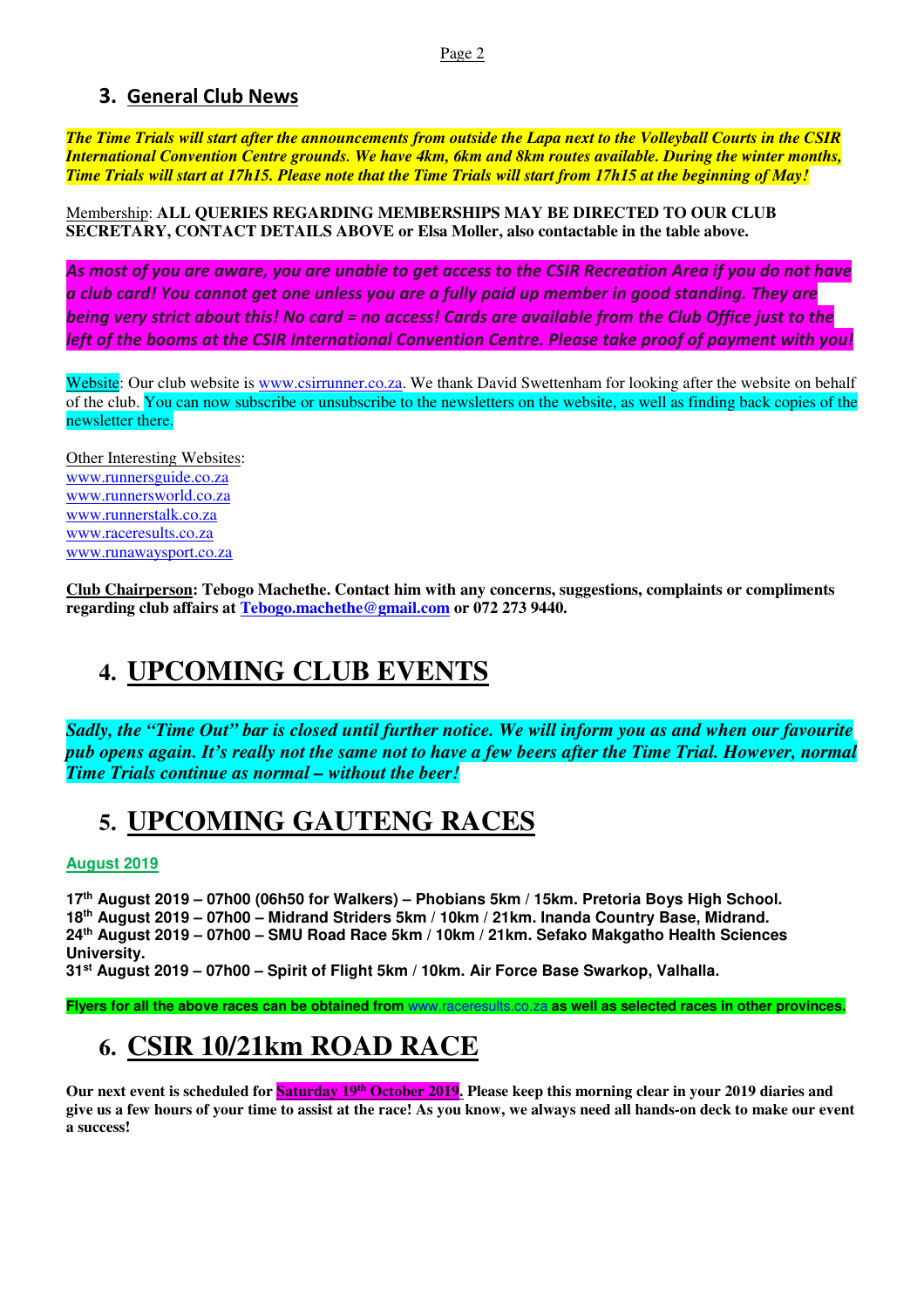#### Page 3

# **7. CSIR AT THE RACES**

Csir results for the Glenfair Boulevard For Friendship (AGN) 10km race - 2019-06-29 11 club finishers

| Position  Initials |   | <b>Surname</b> |   |    |      | Sex  Age  Club  Finish Time |
|--------------------|---|----------------|---|----|------|-----------------------------|
| 44                 | H | Pretorius      | M | 38 | Csir | 00:46:00                    |
| 120                | W | Fourie         | M | 52 | Csir | 00:51:34                    |
| 232                | Z | Schutte        | F | 30 | Csir | 00:57:06                    |
| 293                | N | Young          | M | 65 | Csir | 01:00:03                    |
| 314                | D | Khambane       | F | 32 | Csir | 01:00:39                    |
| 347                | B | Yalisi         | M |    | Csir | 01:02:03                    |
| 542                | T | Mohlomi        | M | 40 | Csir | 01:08:29                    |
| 766                | J | De Koker       | M | 49 | Csir | 01:16:21                    |
| 879                | T | Gumede         | F |    | Csir | 01:22:06                    |
| 979                | S | Mapualla       |   | 39 | Csir | 01:27:59                    |
| 1015               |   | Masemola       | F |    | Csir | 01:29:59                    |

Csir results for the Glenfair Boulevard For Friendship (AGN) 21km race - 2019-06-29

### 3 club finishers

|     |                                       |  | Position  Initials   Surname   Sex  Age  Club  Finish Time |
|-----|---------------------------------------|--|------------------------------------------------------------|
| 179 | Halland                               |  | $\ M\ $ 55 $\ C\sin\ $ 02:03:36                            |
| 454 |                                       |  | Ngcwabe    F    45    Csir    02:41:36                     |
| 506 | Swettenham   M   56   Csir   02:55:28 |  |                                                            |

Csir results for the Garsfontein Icebreaker (AGN) 10km race - 2019-07-06

### 6 club finishers

|     |   |                   |   |    |                   | Position  Initials   Surname   Sex  Age  Club  Finish Time |
|-----|---|-------------------|---|----|-------------------|------------------------------------------------------------|
| 302 |   | Vuyeqaba          | M |    | 40 $\ $ Csir $\ $ | 01:05:12                                                   |
| 303 | Т | Mohlomi           | M |    | C <sub>sin</sub>  | 01:05:16                                                   |
| 393 |   | De Koker          | M | 49 | Csir              | 01:08:26                                                   |
| 422 | A | <b>Oosthuizen</b> | M | 66 | Csir              | 01:09:52                                                   |
| 708 |   | Masemola          | F |    | Csir              | 01:27:35                                                   |
| 760 |   | Mokoena           | F | 63 | C <sub>Si</sub> r | 01:44:06                                                   |

Csir results for the Garsfontein Icebreaker (AGN) 21km race - 2019-07-06

|  |  |  | Position  Initials  Surname  Sex  Age  Club  Finish Time |
|--|--|--|----------------------------------------------------------|
|  |  |  | Shabalala    M    45    Csir    01:33:07                 |
|  |  |  | Halland    M    55    Csir    02:00:29                   |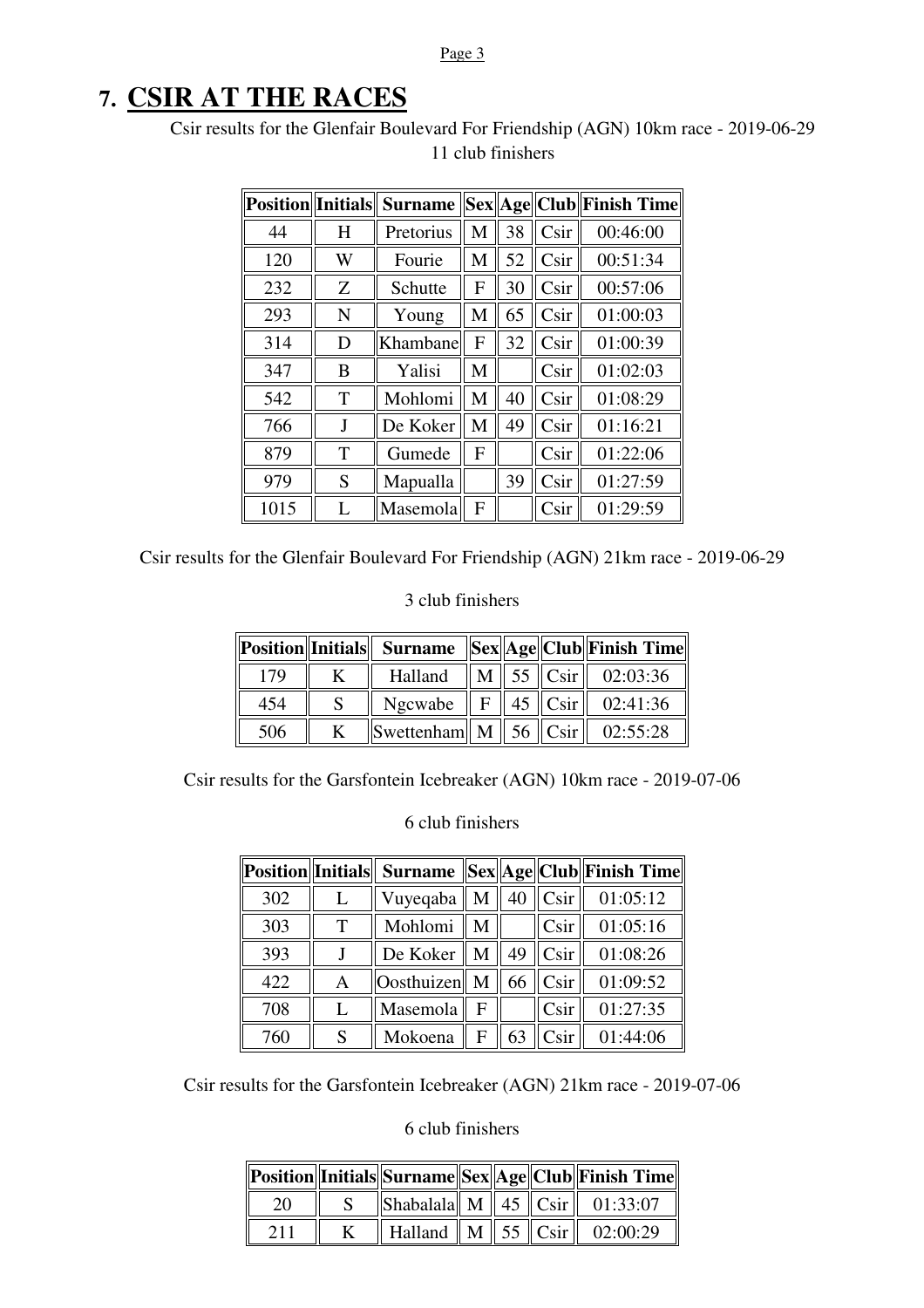| 231 |   | Yalisi                         | $\mathbf{M}$ |                           | 38 $\ $ Csir $\ $ 02:02:23             |
|-----|---|--------------------------------|--------------|---------------------------|----------------------------------------|
| 319 | W |                                |              |                           | Dittmar    M    28    Csir    02:12:21 |
| 354 | Е | Finbow                         |              | $\  F \  24 \  C \sin \ $ | 02:15:16                               |
| 515 |   | $\ Ngcwaba\  F \  45 \ Csir\ $ |              |                           | 02:32:46                               |

Csir results for the Afriforum Springbok Vasbyt (AGN) 5km race - 2019-07-13

# 3 club finishers

|     |                         |  |                  | Position  Initials  Surname  Sex  Age  Club  Finish Time |
|-----|-------------------------|--|------------------|----------------------------------------------------------|
| 28  | $\ $ De Koker $\ $ F    |  | $\mathsf{ICsir}$ | 00:28:28                                                 |
| 85  | Pretorius $\parallel$ M |  | Csir             | 00:37:14                                                 |
| 115 | Olckers                 |  | C <sub>Si</sub>  | 00:42:38                                                 |

Csir results for the Afriforum Springbok Vasbyt (AGN) 10km race - 2019-07-13

|     |   |                   |   |    |                  | Position  Initials   Surname   Sex  Age  Club  Finish Time |
|-----|---|-------------------|---|----|------------------|------------------------------------------------------------|
| 151 | N | Young             | M | 65 | $\ $ Csir $\ $   | 01:07:42                                                   |
| 207 | W | Dittmar           | М |    | C <sub>sin</sub> | 01:11:23                                                   |
| 692 | A | <b>Oosthuizen</b> | M |    | C <sub>Si</sub>  | 01:51:14                                                   |
| 721 | R | Collins           | М |    | Csir             | 01:56:05                                                   |
| 722 | D | Bouwer            | F |    | C <sub>Si</sub>  | 01:56:10                                                   |

# 5 club finishers

Csir results for the Afriforum Springbok Vasbyt (AGN) 25km race - 2019-07-13

# 4 club finishers

| <b>Position</b> Initials |   |              |  |                                             | Surname   Sex  Age  Club  Finish Time |
|--------------------------|---|--------------|--|---------------------------------------------|---------------------------------------|
| 23                       |   | Shabalala    |  | Csir <sup>1</sup>                           | 02:08:25                              |
| 24                       |   | Jabulani     |  | C <sub>Si</sub> r                           | 02:10:32                              |
| 110                      | W | Fourie       |  | $\parallel$ 52 $\parallel$ Csir $\parallel$ | 02:31:51                              |
| 478                      |   | Swettenham M |  | C <sub>Si</sub> r                           | 04:00:03                              |

Csir results for the Long Walk To Freedom (AGN) 10km race - 2019-07-20

|     |   |                                  |   |                          | Position  Initials   Surname   Sex  Age  Club  Finish Time |
|-----|---|----------------------------------|---|--------------------------|------------------------------------------------------------|
| 39  | C | Fisher                           |   | $\text{M}$ 61   Csir     | 00:48:42                                                   |
| 266 | M | Thompson                         |   | C <sub>sin</sub>         | 01:03:06                                                   |
| 519 |   | De Koker $\parallel M \parallel$ |   | 49 $\ $ Csir $\ $        | 01:12:09                                                   |
| 849 | E | Fourie                           | F | $57$ $C$ sir $\parallel$ | 01:27:57                                                   |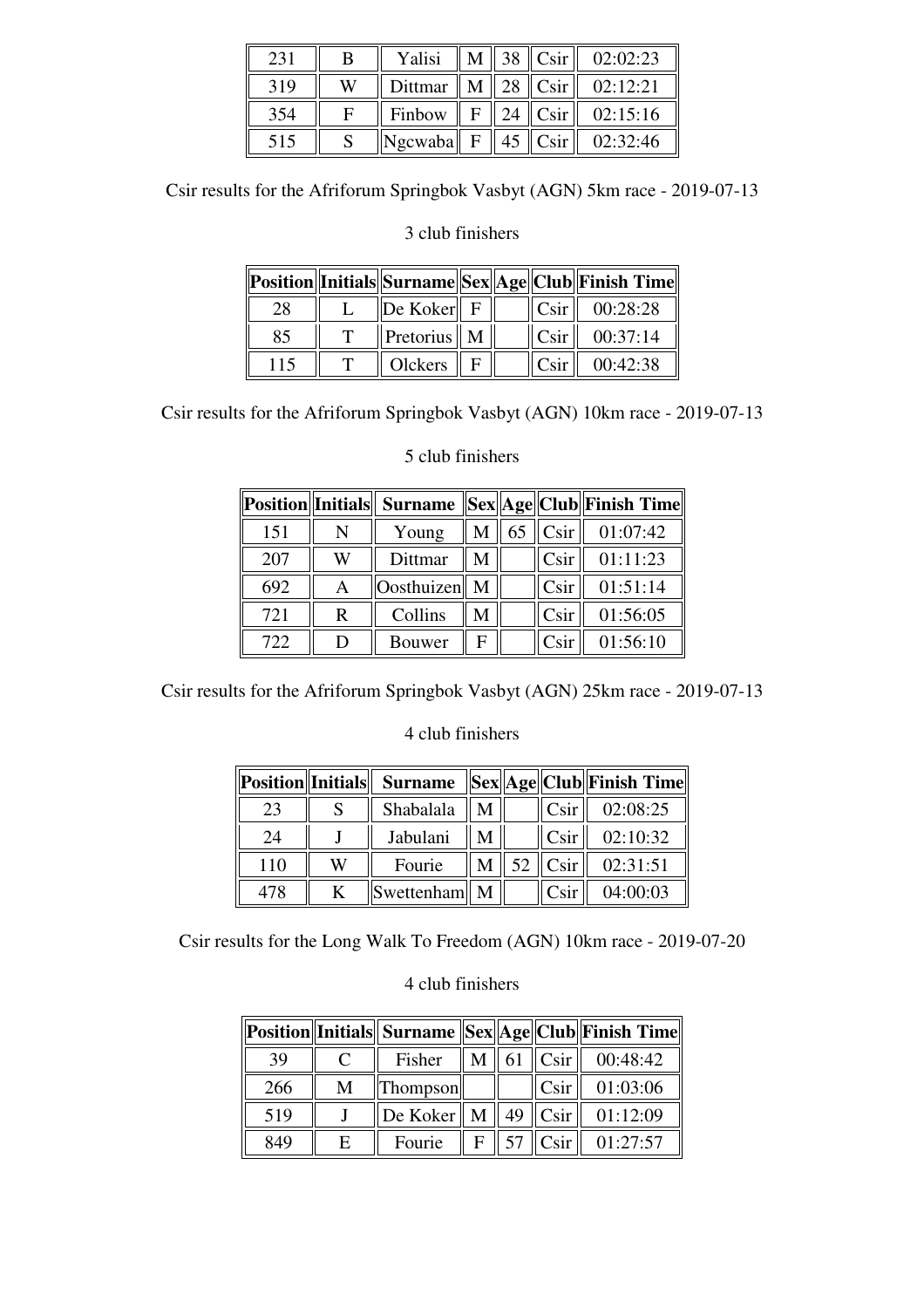### Page 5

Csir results for the Long Walk To Freedom (AGN) 21km race - 2019-07-20

|     |   |           |   |    |      | Position  Initials  Surname  Sex  Age  Club  Finish Time |
|-----|---|-----------|---|----|------|----------------------------------------------------------|
| 17  | S | Shabalala | M | 45 | Csir | 01:33:47                                                 |
| 33  | J | Mkhonja   | M | 29 | Csir | 01:41:07                                                 |
| 122 | W | Fourie    | M | 52 | Csir | 01:54:22                                                 |
| 183 | B | Yalisi    | M | 38 | Csir | 02:00:04                                                 |
| 275 | W | Dittmar   | M | 28 | Csir | 02:06:55                                                 |
| 443 | J | Da Silva  | M | 67 | Csir | 02:22:43                                                 |
| 501 | N | Young     | M | 65 | Csir | 02:27:03                                                 |
| 638 | T | Mohlomi   | M | 40 | Csir | 02:39:34                                                 |
| 641 | B | Julius    | F | 40 | Csir | 02:39:54                                                 |
| 670 | S | Ngcwabe   | F | 45 | Csir | 02:43:56                                                 |

# 10 club finishers

Csir results for the Zwartkop (AGN) 10km race - 2019-07-27

# 5 club finishers

|      |             |                                                   |   |    |                   | Position  Initials   Surname   Sex  Age  Club  Finish Time |
|------|-------------|---------------------------------------------------|---|----|-------------------|------------------------------------------------------------|
| 83   | $\mathbf C$ | Fisher                                            | M |    | 61 $\ $ Csir $\ $ | 00:45:09                                                   |
| 321  | N           | Young                                             | M |    | $65$ Csir         | 00:57:16                                                   |
| 357  |             | De Koker                                          | M | 49 | Csir <sup>p</sup> | 00:59:22                                                   |
| 892  |             | Olckers                                           | F | 27 | $C$ sir $ $       | 01:21:38                                                   |
| 1075 |             | $\vert$ Oosthuizen $\vert\vert$ M $\vert\vert$ 47 |   |    | $ \text{Csir} $   | 01:41:16                                                   |

Csir results for the Zwartkop (AGN) 21km race - 2019-07-27

| <b>Position</b> Initials |   | <b>Surname</b> |   |    |      | Sex  Age  Club  Finish Time |
|--------------------------|---|----------------|---|----|------|-----------------------------|
| 40                       | S | Shabalala      | M | 45 | Csir | 01:30:33                    |
| 101                      |   | Mkhonza        | M | 29 | Csir | 01:39:18                    |
| 248                      | W | Fourie         | М | 52 | Csir | 01:51:55                    |
| 268                      | B | Yalisi         | M | 38 | Csir | 01:52:58                    |
| 297                      | W | Dittmar        | M | 28 | Csir | 01:55:33                    |
| 423                      | N | <b>Bird</b>    | M | 45 | Csir | 02:04:27                    |
| 490                      | L | Morienyane     | M | 47 | Csir | 02:10:14                    |
| 709                      | G | Chaane         | M | 56 | Csir | 02:27:51                    |
| 827                      | K | Swettenham     | M | 56 | Csir | 02:39:31                    |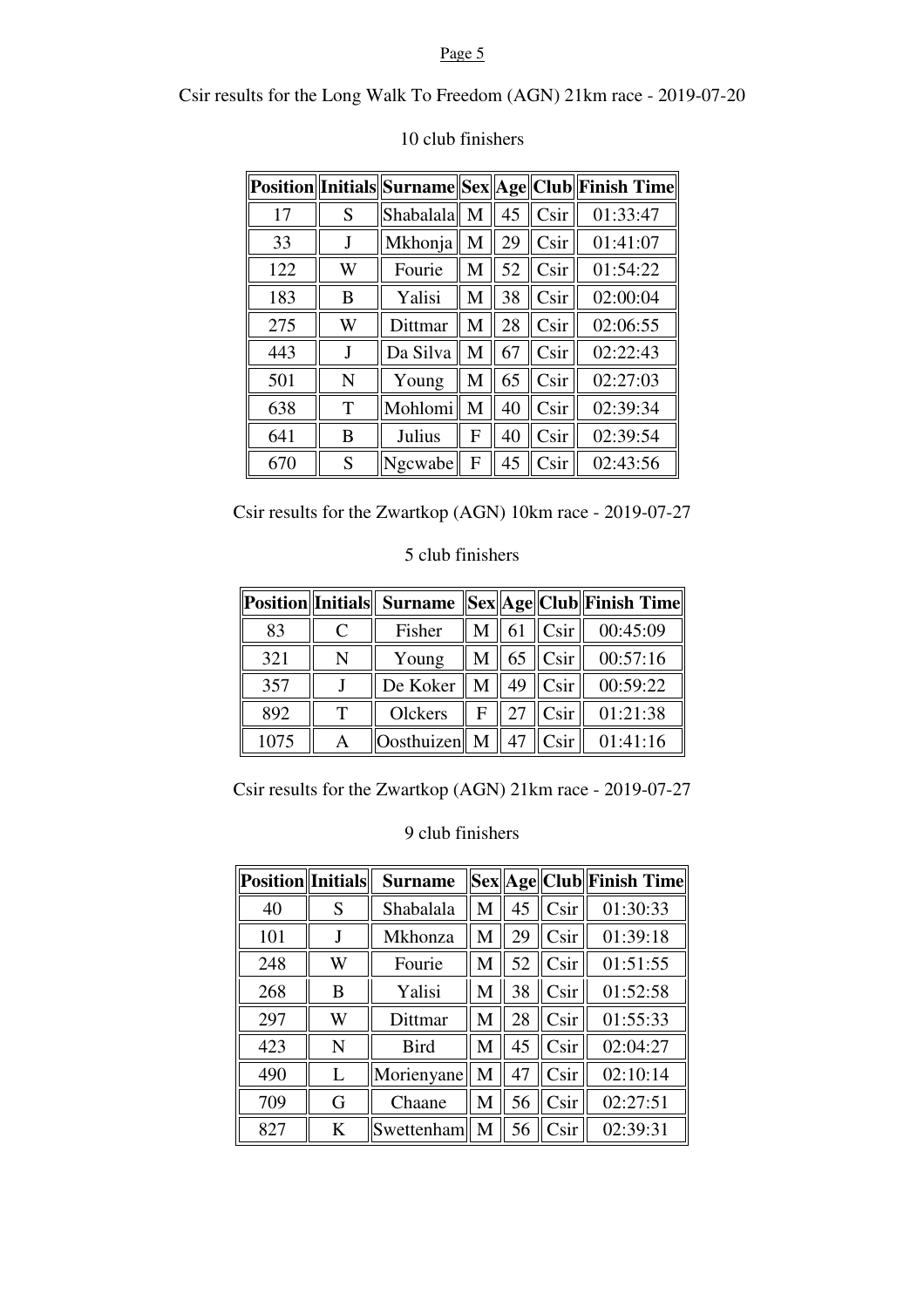#### Page 6

Csir results for the Spar Womens Race (AGN) 10km race - 2019-08-03

|      |               |                                                            |  | Position  Initials  Surname  Sex  Age  Club  Finish Time |
|------|---------------|------------------------------------------------------------|--|----------------------------------------------------------|
| 338  |               | Chirwa                                                     |  | $\parallel$ 32 $\parallel$ Csir $\parallel$ 01:02:42     |
| 3083 | $\mathcal{C}$ |                                                            |  | Fechter    F    40 $\ $ Csir    01:49:27                 |
| 3319 |               | $\Vert$ Mokilane $\Vert$ F $\Vert$ 46 $\Vert$ Csir $\Vert$ |  | 01:52:22                                                 |

# 3 club finishers

Csir results for the Clicks Wierie (AGN) 10km race - 2019-08-09

# 5 club finishers

|     |   |              |               |    |                 | Position  Initials  Surname  Sex  Age  Club  Finish Time |
|-----|---|--------------|---------------|----|-----------------|----------------------------------------------------------|
| 201 | E | Wentzel      |               | 47 | C <sub>Si</sub> | 00:56:43                                                 |
| 267 | N | Young        | $M \parallel$ |    | $65$ Csir       | 00:59:36                                                 |
| 286 | G | Roux         | M             | 60 | C <sub>Si</sub> | 01:00:17                                                 |
| 402 |   | De Koker   M |               | 49 | C <sub>Si</sub> | 01:04:57                                                 |
| 47( |   | Botha        |               |    | Csir            | 01:07:55                                                 |

Csir results for the Clicks Wierie (AGN) 21km race - 2019-08-09

# 8 club finishers

| Position Initials |   | <b>Surname</b> |              |    |                 | Sex  Age  Club  Finish Time |
|-------------------|---|----------------|--------------|----|-----------------|-----------------------------|
| 41                | S | Shabalala      | М            | 45 | C <sub>Si</sub> | 01:33:26                    |
| 177               | W | Fourie         | M            | 52 | Csir            | 01:51:05                    |
| 268               | W | Dittmar        | M            | 28 | Csir            | 01:58:19                    |
| 276               | B | Yalisi         | M            | 38 | Csir            | 01:59:06                    |
| 304               | N | Sefara         | M            | 49 | Csir            | 02:01:16                    |
| 431               | M | Dolphin        | F            | 54 | Csir            | 02:11:51                    |
| 537               | L | Nyelisani      | M            | 38 | Csir            | 02:20:04                    |
| 758               | K | Swettenham     | $\mathbf{M}$ | 56 | Csir            | 02:48:59                    |

Csir results for the Fitness Test (AGN) 10km race - 2019-08-10

|     |   |                                                                                                         |  | Position  Initials   Surname   Sex  Age  Club  Finish Time            |
|-----|---|---------------------------------------------------------------------------------------------------------|--|-----------------------------------------------------------------------|
| 78  | W | Dittmar                                                                                                 |  | $\mathbf{M} \parallel 28 \parallel \mathbf{C}\sin \parallel 01:01:54$ |
| 96  | K | Beyl                                                                                                    |  | $\text{F}$   25   Csir   01:05:21                                     |
| 159 |   |                                                                                                         |  | De Koker    M    49 $\ $ Csir    01:13:32                             |
| 310 |   | $\left\  \right $ Oosthuizen $\left\  M \right\ $ 67 $\left\  \right $ Csir $\left\  01:38:22 \right\ $ |  |                                                                       |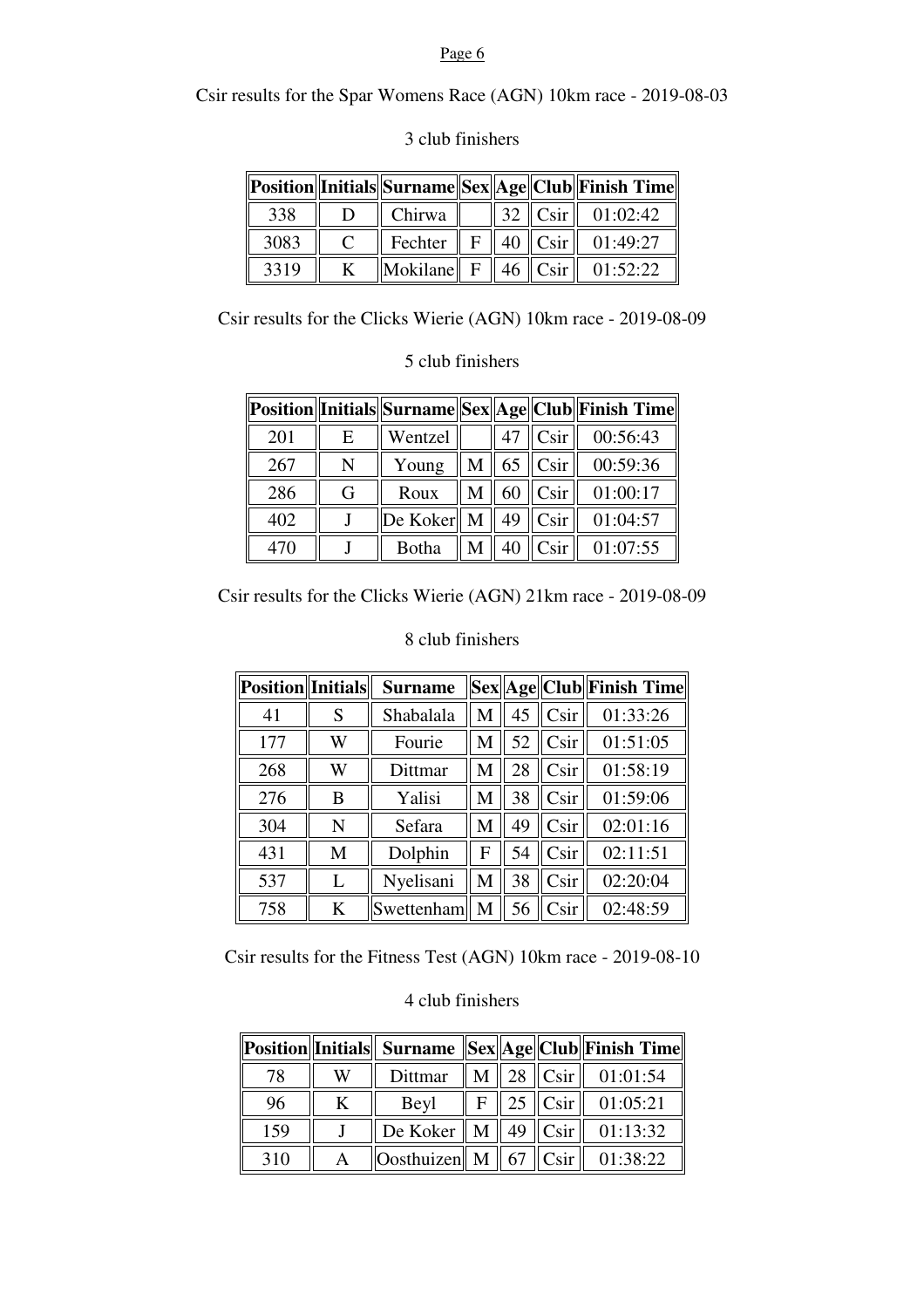# **8. CSIR Running Club Achievers**

*It's been a little while, but once again our very own* **Colin Fisher** *secured the* **1 st Grandmaster** *position at the Zwartkop 10km race on the 27th July 2019 in a time of 45:09. Well Done, Colin!* 

**If you are aware of any of our club members achieving podium positions at a race or achieving any personal milestone, please post a photo to me or on our CSIR Running Club Facebook page and I will put it under this section!**

# **9. Trail Running**

If you are looking for something different, then check out the website, www.trailadventure.co.za. It has venues and future events listed there.

# **10. General**



*Body Kinetics assist us with a waterpoint at our race. They are based at the CSIR and convenient to all of us. Please support them!* 

# *Condolences*

The CSIR Running Club offers its sincere condolences to one of our loyal members, **Godfrey Chaane** on the recent sad loss of his son. We wish him and his family strength during this difficult time.

### *Club Access Cards*

**Tebogo Gumede** will again be available for the issuing of club access cards for members on the following date at the club office just to the left of the booms in the Convention Centre: -

30th September 2019 from 17h00 to 19h00.

### *Age Badges*

**Elaine Wentzel** is able to make up age category tags in accordance with ASA and AGN regulations at a cost of R50.00 per set.

Elaine can be contacted on elaine.wentzel09@gmail.com if you would like to order a set for yourself or any other club member!

### *Apologies!*

We do apologize to all members for the fact that the Club Trailer and gazebo was not at the last AGN League Race at Zwartkop Lapa. Unfortunately, our Committee Member who was due to assist with the catering that morning did fall ill with the dreaded winter 'flu and couldn't make it to do the catering. At such short notice, we were unable to find someone to fill in for him.